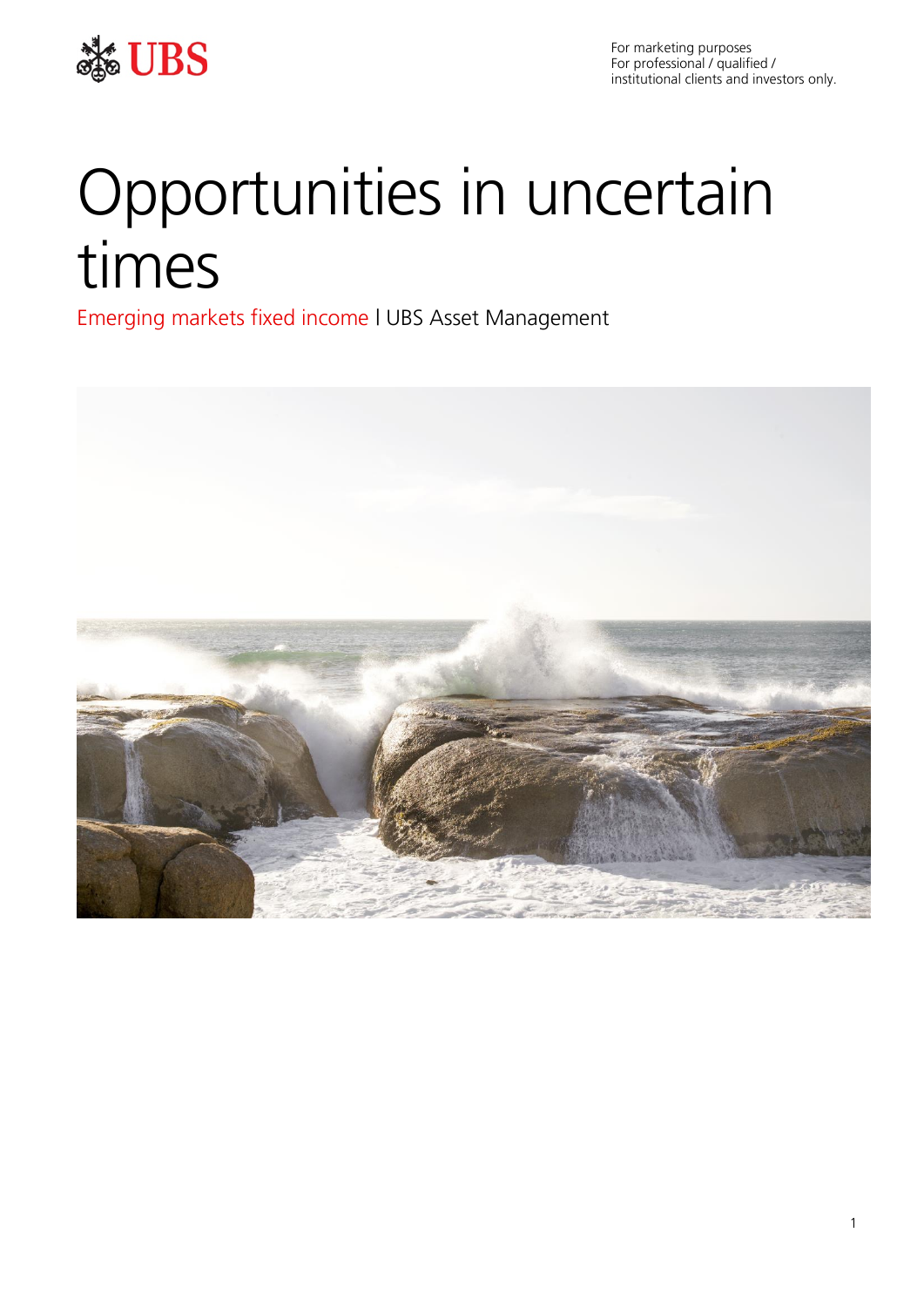# **No lift off for EM FI in 4Q**

- In 4Q 2018 credit sold-off on lower oil prices, but local debt rallied as Argentina and Turkey recovered
- 2018 wasn't kind to EM FI, but the weakness offers compelling value
- Such value could be realized if the global backdrop stabilizes in 2019

Emerging markets fixed income (EM FI) delivered mixed returns during Q4 2018. Sovereign and corporate credit delivered negative returns reflecting a significant widening of spreads, only partially compensated by the rally in UST yields. However, local EM delivered positive returns as lower yields offset weaker FX almost everywhere.

By December, sovereign (corporate) spreads as measured by the EMBIGD (CEMBID) had widened 80 (45) bps reaching a record high for the year at 415 (366) bps. In contrast, local yields (as measured by the GBIEMGD) tightened 17 bps, driven by a significant rally in Argentina and Turkey (partially reversing the large sell-off in 3Q) but EMFX weakened 0.8% against the USD in 4Q 2018.

### **Lower oil prices dampen the quarter**

The abrupt and sizable drop in oil prices in 4Q negatively affected several oil exporters –particularly in Africa and Latin America- generating a significant spread widening ranging between 100-200 bps and weakened their currencies. The sustainability of the significant recovery of oil prices in the first three quarters of 2018 rested on several factors that did not pan out as expected.

First and more importantly, the US government surprised markets with its announcement not to impose sanctions on countries importing oil from Iran. Second, Russia and Saudi Arabia released information that showed they were producing oil at record levels. Third, oil shale producers took full advantage of higher oil prices and lower marginal costs to pump up oil production in the US. Finally, expectations of softer global growth -driven by trade war concerns- weighed on markets. Low oil prices pose a risk to many EM oil exporters that have oil break-even prices for their fiscal/external accounts that are much higher than current prices.





Source: Bloomberg, Macrobond, UBS Asset Management. As of December 31st, 2018

### **Disappointing global backdrop in 4Q 2018**

The trade disputes between China and the US continued to shape risk appetite in 4Q. The bilateral talks at the G20 meetings in Buenos Aires, Argentina in late November, saw China and the US agree to extend discussions for an additional three months before imposing further tariffs on each other.

The announcement had little impact on risk appetite, however, as the market turned its attention to the significant tightening of financial conditions in the US driven by the widening of US IG and HY spreads and the sharp fall in the stock market. Lower oil prices impacted several companies in the energy sector but slowdown in earnings growth brought about by the impact of trade wars was a significant contributor, as almost half the S&P earnings come from overseas. Additionally, economic activity and other surveys started to show more clearly that global growth was slowing down across the globe.

# **Q4 2018 returns**

|                                                     | Total<br>return | <b>Spread</b><br>return | <b>UST</b><br>return |
|-----------------------------------------------------|-----------------|-------------------------|----------------------|
| JP Morgan<br><b>EMBI Global</b><br>diversified      | $-1.26%$        | $-4.10\%$               | 2.97%                |
| JP Morgan<br><b>CEMBI</b><br>diversified            | $-0.06%$        | $-2.41%$                | 2.41%                |
|                                                     |                 |                         |                      |
|                                                     | Total<br>return | <b>FX</b><br>return     | Local<br>return      |
| JP Morgan<br><b>GBI-EM</b><br>Global<br>diversified | 2.11%           | $-0.80\%$               | $2.93\%$             |

### **2018 returns**

|                                                     | Total<br>return | <b>Spread</b><br>return | <b>UST</b><br>return |
|-----------------------------------------------------|-----------------|-------------------------|----------------------|
| JP Morgan<br><b>EMBI Global</b><br>diversified      | $-4.26%$        | $-4.89%$                | 0.66%                |
| JP Morgan<br><b>CEMBI</b><br>diversified            | $-1.72%$        | $-2.89%$                | 1.20%                |
|                                                     |                 |                         |                      |
|                                                     | Total<br>return | FX<br>return            | Local<br>return      |
| JP Morgan<br><b>GBI-EM</b><br>Global<br>diversified | $-6.21%$        | $-9.10%$                | 3.18%                |

JPM = JP Morgan. EMBI = Emerging Markets Bond Index. CEMBI = Corporate Emerging Markets Bond Index. GBI-EM = Government Bond Index – Emerging Markets. ELMI = Emerging Local Markets Index. Source: Data as of December 31, 2018. Bloomberg Finance.

\* The tables show total returns of US dollar and local currency debt plus their return components, as explained below:

- US dollar debt return components: Spread return results from the yield difference between emerging markets debt and US treasuries and from spread movements. US treasury return results from US treasury yield movements. - Local currency debt return components: Local debt return results from yield movements and coupons of the underlying bonds in local currency. Currency re turn results from exchange rate movements.

In light of these developments, markets began to doubt the Fed's commitment to normalize rates which, in some instances were instigated by dovish speeches from some FOMC members. In the end, the Fed hiked rates by 25bps in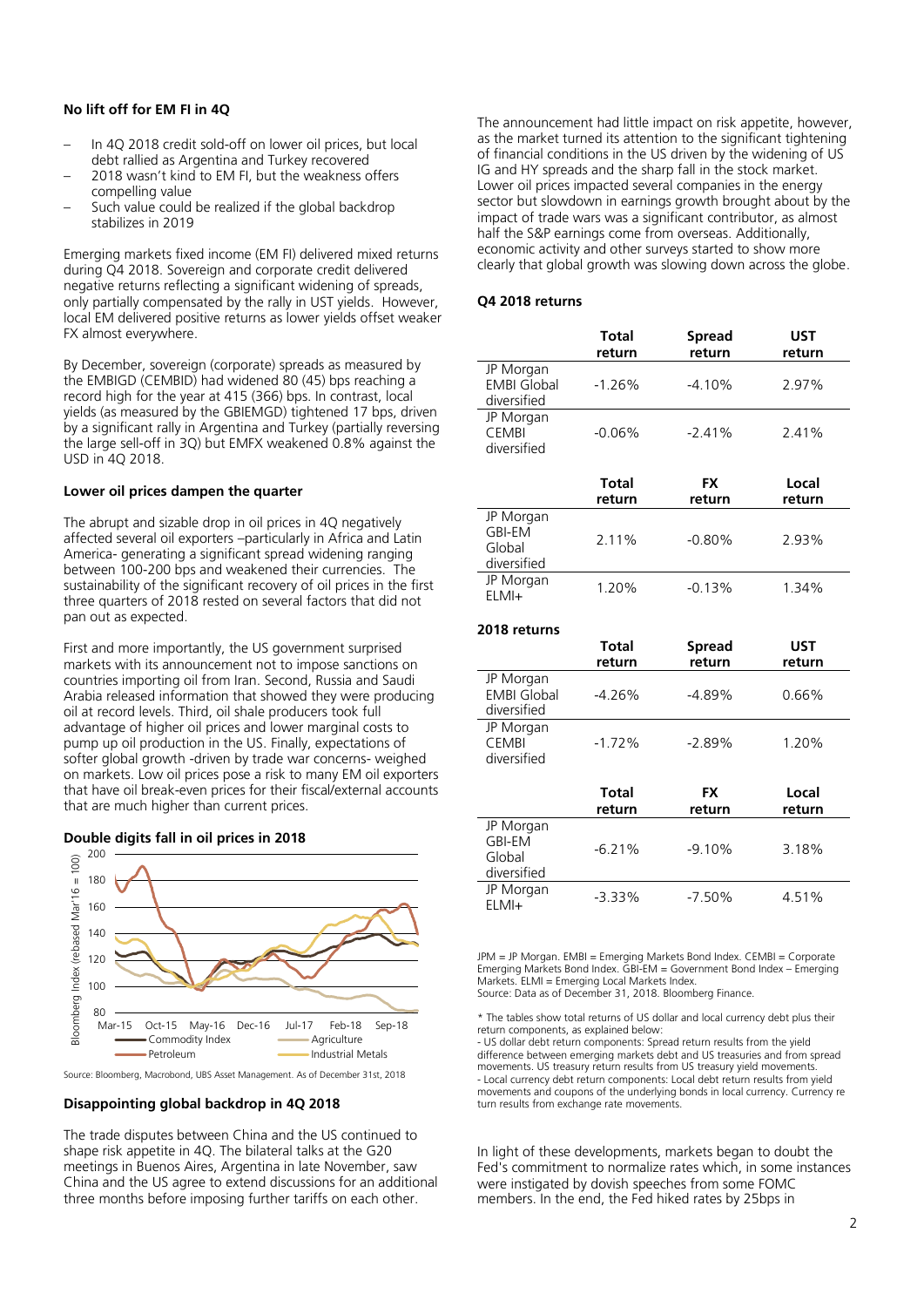December to 2.5%, focusing on tight labor markets, and above target/trend inflation and growth. The hike immediately drew criticism from the White House, which in turn further tightened financial conditions via an additional drop in equity markets.

Market participants are right to be worried by these developments, as political meddling with central bank independence (rare in DM but unfortunately more common in EM) has brought with it devastating consequences in several countries most notably Argentina in 2017/18, Turkey in 2018 and Brazil in 2013.



**Significant tightening of financial conditions in the US**

Source: Goldman Sachs, UBS Asset Management. As of December 31st, 2018

# **No help from flows in 4Q 2018**

In-line with the negative flow dynamics of the 2Q and 3Q, 4Q also delivered net outflows from all asset classes. Past negative returns and the increased uncertainty from trade wars and the drop in oil prices drove outflows from EM FI. In all, net retail outflows from EM FI in 2018 reached 5.4 billion or 2% of invested assets according to JPM data.

# **Cumulative 12m EM FI retail flows (USD bn)**



Source: JP Morgan, UBS Asset Management. As of December 13th, 2018

# **Political uncertainty remains**

Brazil's asset prices rallied after the victory of right-wing candidate Jair Bolsonaro. Markets are optimistic about his intentions to implement much needed reforms to revert the significant deterioration of the public sector debt dynamics in the past five years. Brazil requires a reform to its pension system (for long-term sustainability) as well as significant fiscal adjustment worth 3-4% of GDP in the immediate term. President Bolsonaro has appointed a high quality cabinet but lacks support in congress, where his party holds about 10% of the seats.

In contrast Mexico's asset prices sold-off reflecting the new interventionist-nationalist paradigm sponsored by President Lopez Obrador (AMLO). AMLO won on a promise to lead a government free of corruption and to dismantle 25 years of "neo-liberal" policies. Before taking office he had already called and won two referendums (with minimal participation from the electorate) to stop the construction of a new airport in Mexico city (which generated a 20% drop in the price of the airport bonds issued in international capital markets in 2016 and 2017) and to approve several initiatives that, if fully implemented, could cost 1.5-2.0% of GDP in 2019 alone. The recently approved 2019 budget seems reasonable as was the recent central bank rate hike, but implementation risk (absent in the past) will be key.

Argentina's asset prices had very mixed behaviors. Rates and FX rallied –reflecting the efficacy of the new found central bank monetary orthodoxy- while spreads widened to record highs reflecting the significant drop in economic activity and its consequences on the popularity of the reformist government ahead of elections in October 2019.

Turkey backtracked from its predisposition for lax monetary policies (instigated by the government) in the face of adverse inflationary dynamics and hiked rates by 625 bps in September, prompting a rally in credit, rates and FX.

# **There is value in EM FI**

Overall 2018 wasn't kind to EM Fixed Income. After two years of positive double-digit returns, all asset classes –including sovereign and corporate credit, rates and FX- delivered negative returns. Sovereign (corporate) spreads widened by 130bps (80bps) to 415 (366) bps in 2018. Sovereign credit is now yielding close to 7% with HY at 9% and IG at 5%. Corporate credit yields are similar to those of sovereign credit but with two years less duration.

EM rates and FX also widened/weakened in 2018. Local yields widened 32bps to 6.46% in the year while currencies weakened circa 9% against the USD. Several high yielding currencies now trade significantly cheaper to fair value. Yields on 10 year local bonds in the largest and more systemically important countries –Mexico, Brazil, South Africa, Russia, Indonesia- now trade at around 9%, with several others trading at much higher levels (Turkey at 16% and Argentina at 22%). In contrast Asia trades close to 5% on average.

EM credit, rates and FX have widened/weakened enough to offer compelling value, provided that the global backdrop including growth, trade and commodity prices stabilize.

# **2019: Not too cold, not too hot**

We start the year with a more constructive stance on the potential for EM FI to generate positive returns in 2019. Our more optimistic views are based on the following main pillars:

- 1) Trade wars subside: No additional tariffs
- 2) DM growth resynchronizes: US slows, Europe stable
- 3) Commodity prices recover and stabilize

We believe there are enough incentives for both the US and China to reach an agreement. Firstly, China is feeling the brunt of the impact on its economy as exports to the US have started to contract severely and economic activity is slowing down. Secondly, the US is also feeling the effects on the stock market as almost half its earning are generated outside the US. Thirdly, the US has shown willingness to negotiate by delaying the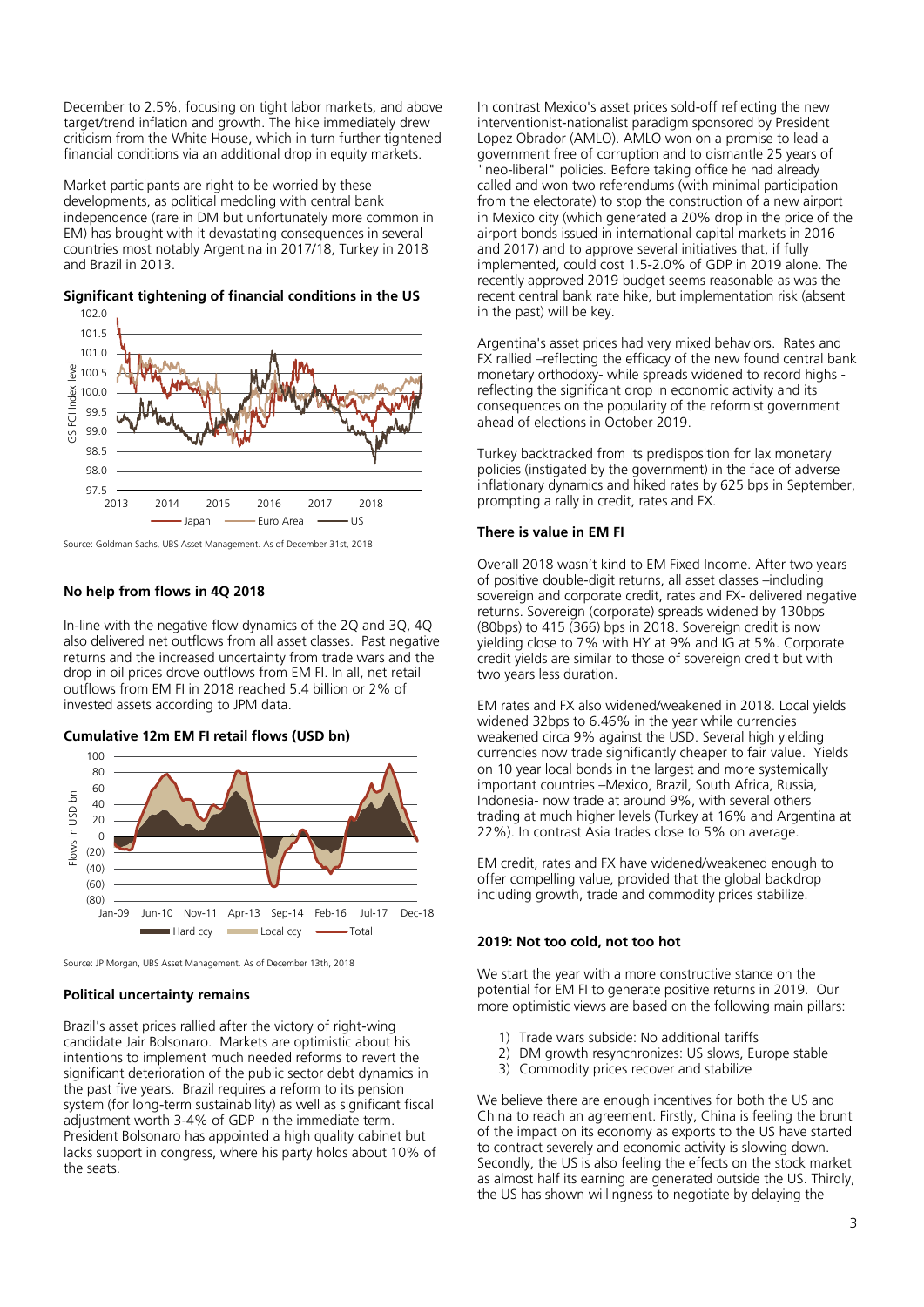increase of tariffs on \$200 billion worth of Chinese imports while they negotiate. Fourthly, China has committed to resume imports of US soybeans and reduce tariffs on auto from 40% to 15%. Although it is still unclear whether China will be willing to address the demands raised by the US –including the opening of domestic markets to external competition-, we believe the incentives are powerful enough to reach an agreement.

There is increasing evidence that global growth and trade are decelerating in part due to the initial impact of higher tariffs already in place in the US and China and the uncertainty generated by the potential escalation of detrimental protectionism in 2019. It appears that even in a scenario absent of additional tariff increases, US growth is likely to slow down due to the delayed impact of a) eight 25bps Fed rate hikes, b) quantitative tightening and, c) significant tightening of financial conditions. On the other hand it is plausible that Eurozone growth will benefit from the drop in oil prices and less political uncertainty (Italy). If we are right, we expect the Fed to hike rates only two more times in 2019 (frontloaded) if at all, while Europe to hike marginally. We also envisage UST yields remaining contained within a narrow range (10 year at 3% +/- 25bps) from 2.75% currently. In contrast we expect bund yields to rise further (10 year at 1% +/- 50bps) from 0.25% currently. In this scenario we expect the USD to depreciate against the EUR to 1.2 +/- 5%.

Regarding commodity prices, we understand that fundamentals in diverse markets are in general supportive. Supply excesses in oil markets are likely to be addressed via production cuts by OPEC and non-OPEC members alike and by lower production in US shale as current prices are at or below break-even levels. The violent drop in oil prices more recently has responded to concerns about demand (as growth declines on trade wars) and a stronger USD. If we are right and the trade wars subside, fear of a further slowdown in global growth will abate and demand for commodities –including energy and non-energywill stabilize and could recover 15%-30% in 2019 relative to the end-2018 levels.

The above, is a "not too cold, not too hot" benign scenario for EM FI asset prices. As the fear of an escalation in protectionism subside, the fear of a significant slowdown in global trade and growth will also subside, supporting commodity prices. This is a supportive scenario for credit and could result in a significant rally in several countries. The USD/EUR envisaged weakness and relatively stable UST is also supportive for credit and EMFX and rates.

The risks to the above scenario are obvious. But the clearest one is the China-US trade war. If there is a further escalation in the trade war, global growth and trade will suffer even if China implements counter cyclical measures to reduce the impact of the negative external shock on domestic demand. This is because further fiscal expansion accompanied by easier monetary policy and a weaker currency could somewhat dampen the negative impact on China growth but it will not be effective in addressing the likely disruption to the global supply chain and investment. In this scenario, EM asset prices could suffer further downside.

Finally, valuations are also on the cheaper side in EM FI. If the constructive scenario materializes we could enjoy significant rallies in credit, rates and FX while collecting the high carry that these asset classes offer in the meantime. In particular, we expect credit to deliver carry plus 50bps tightening, which would imply close to 10% returns. We also expect EMFX to strengthen around 5% against the USD and together with carry deliver about the same return.

# **Twenty five years of sovereign returns**



Source: JP Morgan, Bloomberg, UBS Asset Management. As of December 31st, 2018

In the 25 years of returns in sovereign credit, negative return years (1994, 98, 08, 13, 18) have always been followed by several years of positive returns as usually spreads blow up during the correction year. Although there is far more differentiation nowadays, high yielders –including Argentina and several African oil exporters- could be the ones that deliver the expected tightening.

# **2019 Election Calendar**

| Date          | Presidential                                      | Parliamentary                                                              | Local              |
|---------------|---------------------------------------------------|----------------------------------------------------------------------------|--------------------|
| Jan-19        |                                                   |                                                                            |                    |
|               | Feb-19 Nigeria, El Salvador                       | Nigeria, Thailand                                                          | <b>Ecuador</b>     |
| Mar-19        | Ukraine, Slovakia,<br><b>El Salvador (runoff)</b> |                                                                            | <b>Turkey</b>      |
| Apr-19        | Indonesia                                         | Indonesia, Israel                                                          |                    |
|               | May-19 Panama, Lithuania                          | India Philippines<br><b>South Africa, Panama</b>                           | <b>Philippines</b> |
| Jun-19        | Guatemala, Latvia                                 | Guatemala                                                                  |                    |
| Jul-19        |                                                   |                                                                            |                    |
| Aug-19        |                                                   |                                                                            |                    |
| Sep-19        |                                                   |                                                                            |                    |
| Oct-19        | Argentina, Uruguay,<br>Bolivia,<br>Mozambique     | <b>Greece Ukraine</b><br>Argentina, Uruguay,<br><b>Bolivia, Mozambique</b> | <b>Argentina</b>   |
| <b>Nov-19</b> | <b>Tunisia</b>                                    | <b>Israel Poland Tunisia</b>                                               |                    |
| Dec-19        | <b>Romania</b>                                    |                                                                            |                    |
|               | Souce: UBS Asset Management, Eurasia, Wikipedia,  |                                                                            |                    |

Note: **Sub-Saharan Africa**, **Asia, Europe, Middle-East & North Africa**, **Latin America**

Finally, a word of caution is warranted. Because of the risks to our baseline scenario, we would recommend starting the year with a positive bias, but add or reduce risk allocations to EM FI conditional on developments on global trade negotiations, which are likely to be resolved in some way in 1Q 2019. (Federico Kaune)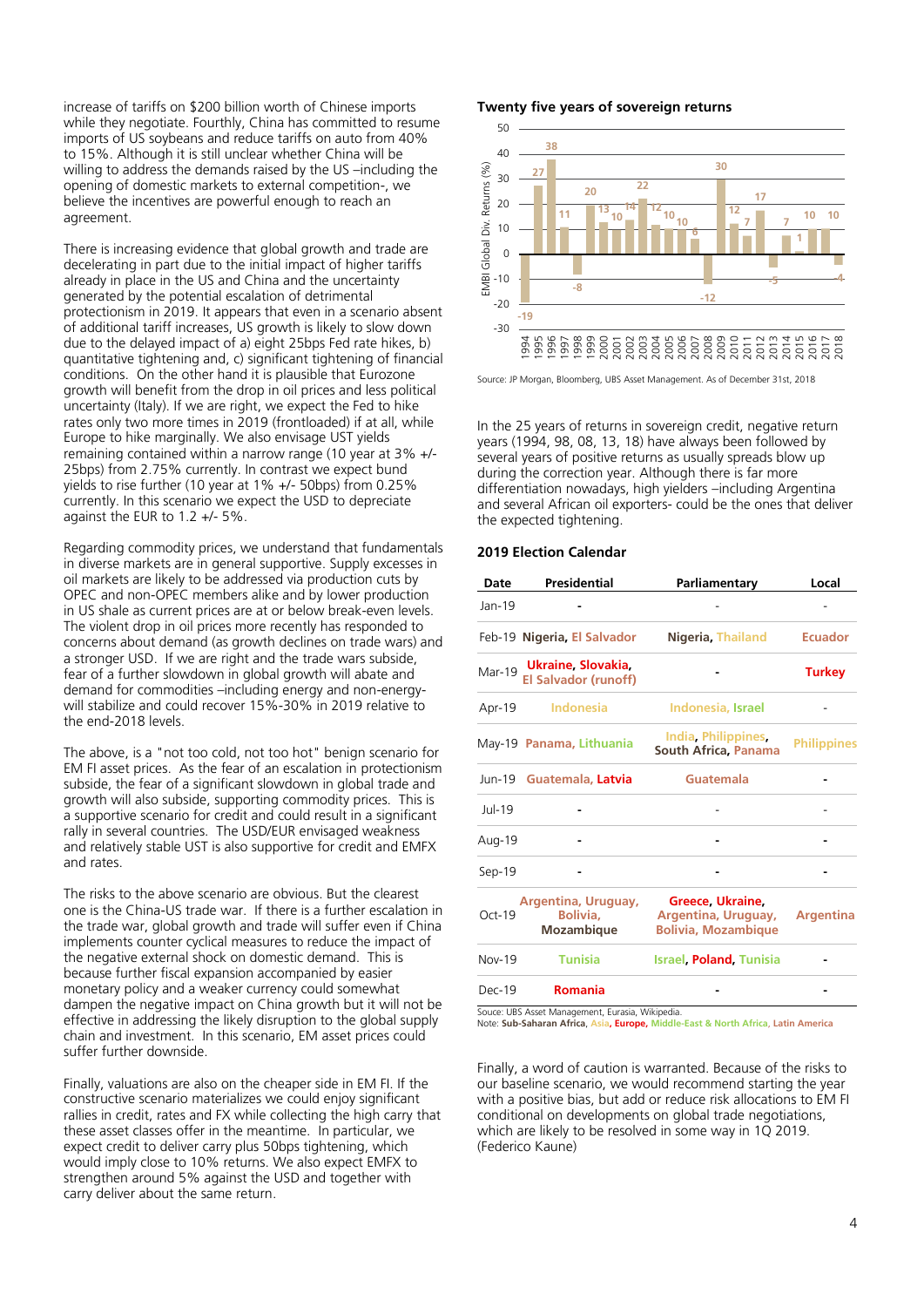# **Sovereign debt: light at the end of the tunnel or just an oncoming train?**

Sovereign credit posted a -1.26% return in Q4 2018 (measured as JP Morgan EMBI Global Diversified), while the full year posted a disappointing -4.26% for EM sovereign debt, in sharp contrast to the 10% return in 2017. Spreads widened 80 bps detracting 4.10% this quarter, while lower UST yields added 2.85% to the overall performance.

While the EM economic backdrop looks robust– with the exception of China –, geopolitical uncertainty and trade protectionism have been headwinds for emerging market investments. Even if the direct economic impact from trade tensions has been smaller than expected in summer, increasing risk aversion and lower investor confidence led to outflows and resulted in wider spreads in EM bonds.

The dispersion of returns among regions was large. Asia and Europe delivered small positive retuns (0.2%), Latin America returned -1.86% and Africa and the Middle East returned - 3.53% and -3.29%, respectively, driven mainly by lower oil prices. Overall, commodity and oil exporting countries were under pressure given lower oil prices. Looking into 2019, we expect the US economy to slow down and the European economy to grow slightly faster than in 2018. We also expect demand for commodities to stabilize at a high enough level to benefit EM exporting countries. On the other hand, commodity importing countries and smaller open economies in Asia may suffer from higher commodity prices and lower trade volume.

The G20 summit was unable to deliver concrete results, other than Presidents Trump and Xi agreeing to resume further talks in Q1 2019. We believe there are sufficient incentives to reach a resolution to the trade conflict but our conviction level is not high. Global and Asia growth hinges on the resolution of trade tensions.

With the widening of spreads in Q4, EM USD debt is once again attractive, offering higher yields than local debt without EM FX exposure but longer duration. (Uta Fehm)

### **Sovereign debt: Q4 posted high volatility on both sources of return**



Source: JP Morgan monitor, December 31, 2018

(Rebalanced to 100 as of December 31, 2017)



### **Corporate debt: nimble security selection**

In Q4 2018, emerging markets corporate credit (measured as JP Morgan CEMBI diversified) provided a flat return of -0.06% vs - 1.72% for the whole year. Corporate credit spreads widened by 65 bps this quarter providing -2.41% of the -0.06% quarterly return. As US rate interest rate volatility increased, spreads widened and high grade credit outperformed high yield.

Similar to sovereign debt, in Q4 2018 regional performance varied based on credit quality and interest rate sensitivity. This was reflected in stronger performance from Europe and Asia with underperformances from Africa, Latin America, and the Middle-East.

Corporate bonds in Turkey (3.83%), Brazil (2.82%), Taiwan (2.33%), Tanzania (2.01%), and S Korea (1.64%) provided the largest positive returns while the largest negative returns stemmed from Kazakhstan (-10.22%), Jamaica (-5.41%), Ukraine (-4.62%), Oman (-3.63 %) and Ghana (-3.33%).

From an industry perspective, transport (2.45%), financials (1.11%) and diversified (0.99%) provided the largest positive returns while most negative returns came from infrastructure (- 1.97%), consumer (1.38%), and metals & mining (-1.23%).

The fourth quarter continued to be fuelled by political headlines, from elections in Brazil, referendums in Mexico, continued tension in the Middle-East, and an announcement of trade negotiations between China and the US. These headlines were received with mixed reactions from emerging market credit leading to flattish returns over a volatile quarter.

Corporate fundamentals continue to improve as reflected in lower leverage and earnings growth from exporters fuelled from FX depreciation, though corporate credits continue to face headwinds from price volatility in oil and commodity related sectors.

On the supply side, we expect net corporate issuance in 2019 to see a slight increase over 2018 primarily driven by refinancing over capex and M&A. The largest variables in the supply outlook stems from a decline in issuance from China (as issuers increase lower cost onshore funding) offset by higher issuance from the Middle-East and Africa.

Value can be found in leveraging high yield issuers, investment grade credit that is beaten up from cross over flows, as well as new issuance from Africa and the Middle East and Brazil. On the other hand, caution is warranted in Turkey where we expect to see continued volatility, economic slowdown and stress on financial institutions and domestic oriented businesses.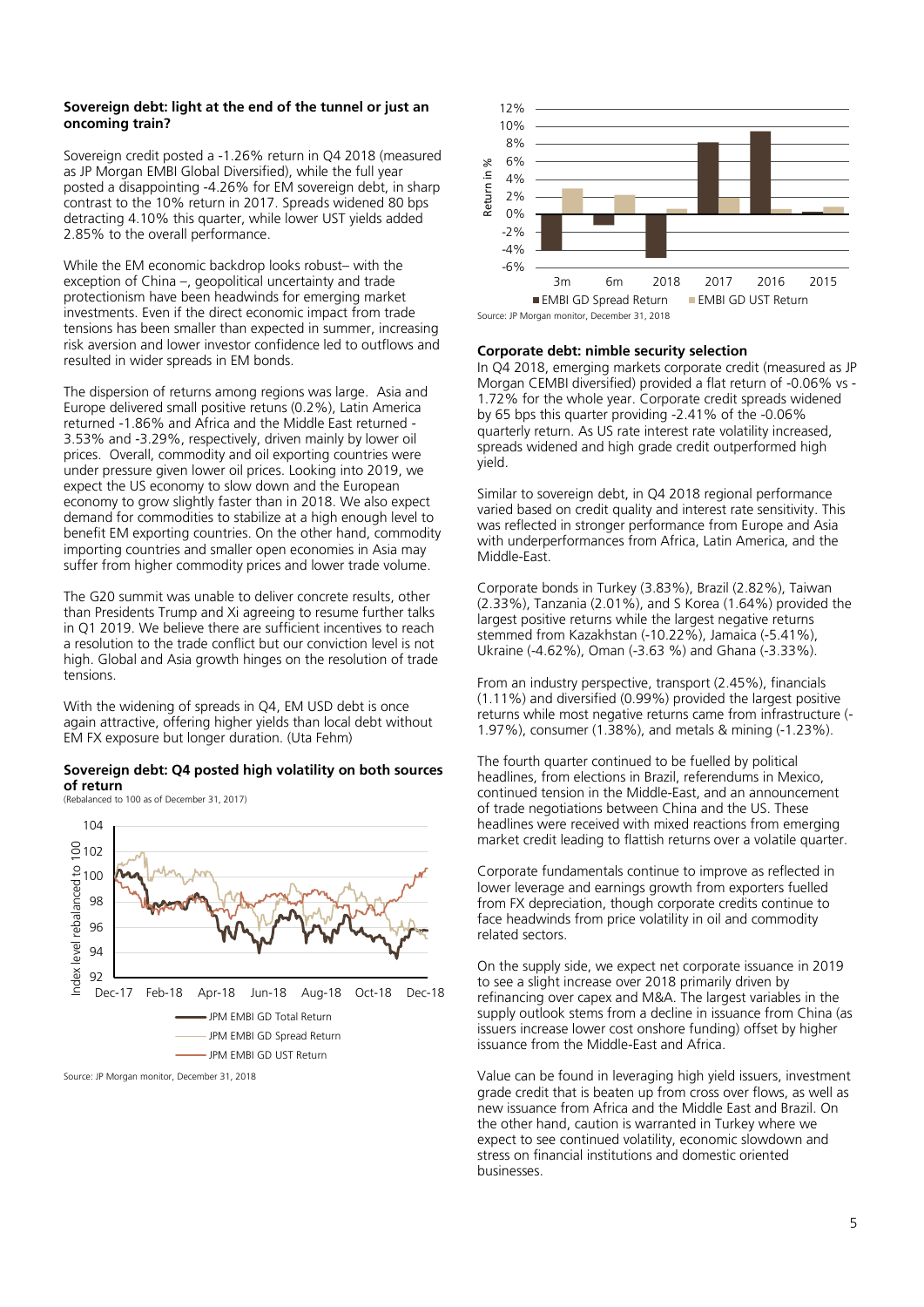Lower economic activity and still-high leverage metrics in China argue for continued caution. However, we keep our positive stance toward systemically important state-owned enterprises in China, and select Chinese properties.

Risk appetite in emerging markets credit continues to be driven by headlines. We continue to monitor trade disputes and tariffs between US and China, Mexico's new referendum based governing model, stress in Argentina, further sanctions on Russia and a continued concern over poor policy responses in Turkey.

The quarter(s) ahead will continue to require nimble bond picking with a close eye on beta management. (David Michael)

### **Spreads: Widening and more attractive again**  measured in bps as of December 31, 2018

(The z-spread – also known as the zero-volatility spread or the static spread – measures the



Source: JP Morgan monitor, December 31, 2018



Source: JP Morgan monitor, December 31, 2018

# **Local debt: waiting for stability in global markets**

EM local debt (measured by JP Morgan GBI-EM Global Diversified index) showed a 2.11% return in Q4 –bringing the year-to-date return to –6.21%. The positive performance in 4Q, however, was highly uneven, with Argentina, Brazil and Turkey showing double-digit positive returns, while several commodity sensitive countries –Colombia, Russia and Mexicoshowing negative returns. Volatility also subsided, following the large draw-downs in May-June and then August. The positive performance in local markets was in sharp contrast with the sell-off in DM equities, credit and oil.

The surprising resilience of EM local markets in 4Q reflected the earlier correction as well as constructive developments including:

- Prospects of a truce in US/China trade frictions
- Pricing-in of more severe sanctions in Russia
- More realistic policies in Argentina and Turkey
- A market-friendly election outcome in Brazil
- Potential approval of the revised NAFTA in Mexico

In addition, we expect the Fed to hike rates twice and pause in H2 19 following the four rate hikes in 2018, leading to lower UST yields and weaker USD. This environment warrants a positive but cautious bias, in EM local markets for the beginning of 2019.

In Latin America, we find Mexico at risk on fiscal/monetary policy as well as trade uncertainty. The Brazilian yield curve has rallied substantially and appears fairly valued, but the currency is attractive given solid external accounts. Argentina's government has finally accepted the political price of a sharp macro-economic adjustment, but it remains at best a tactical long given the looming elections in October 2019. Commoditylinked Colombian Peso and Chilean Peso have suffered amid the meltdown in oil and copper, but are poised to do well if commodities recover.

In EMEA, Turkey remains the key market to watch. Following a collapse of the Turkish Lira, the government allowed higher interest rates and seems willing to tolerate lower growth. The currency has since recovered significantly and the yield curve is shaprly inverted. We remain sceptical, however, that the government will be able to follow through once the political cost of the slowdown becomes higher. On the other hand, the stand-off between Turkey and the US has subsided and Turkey holds important leverage in Syria and the broader Middle East. In South Africa, the economy remains weak, but the key driver in 2019 will be Parliamentary elections, where we expect President Ramaphosa to consolidate his mandate. Finally, the prudent strategy in Russia is to first assess the severity of potential new sanctions, particularly given that the strength of external accounts is undermined by lower oil prices.

Central Europe has been enjoying high growth rates and some insulation from boarder EM weakness, despite the slowdown in the Eurozone. Tight labor markets, low policy rates and domestic-demand driven growth is a recipe for higher inflation and higher bond yields. With a weak starting point in the EUR, the regional currencies are at attractive levels, in our view, but will largely depend on the sentiment toward the EUR – growth and tail risks in Italy and Brexit.

Following a period of volatility, APAC currencies have been range-bound after the CNY stopped depreciating. However, the escalating trade war has affected sentiment, while valuations are not particularly attractive. That said, there appear to be pockets of value in high-yielders such as Indonesia, and the APAC currency block would greatly benefit from a potential settlement between China and the US on trade. India has benefited from low oil prices, but the general elections in April are likely to lead to volatility.

The main risks are now related to developed markets, unsettled China-US relations and political uncertainty in the US. (Igor Arsenin)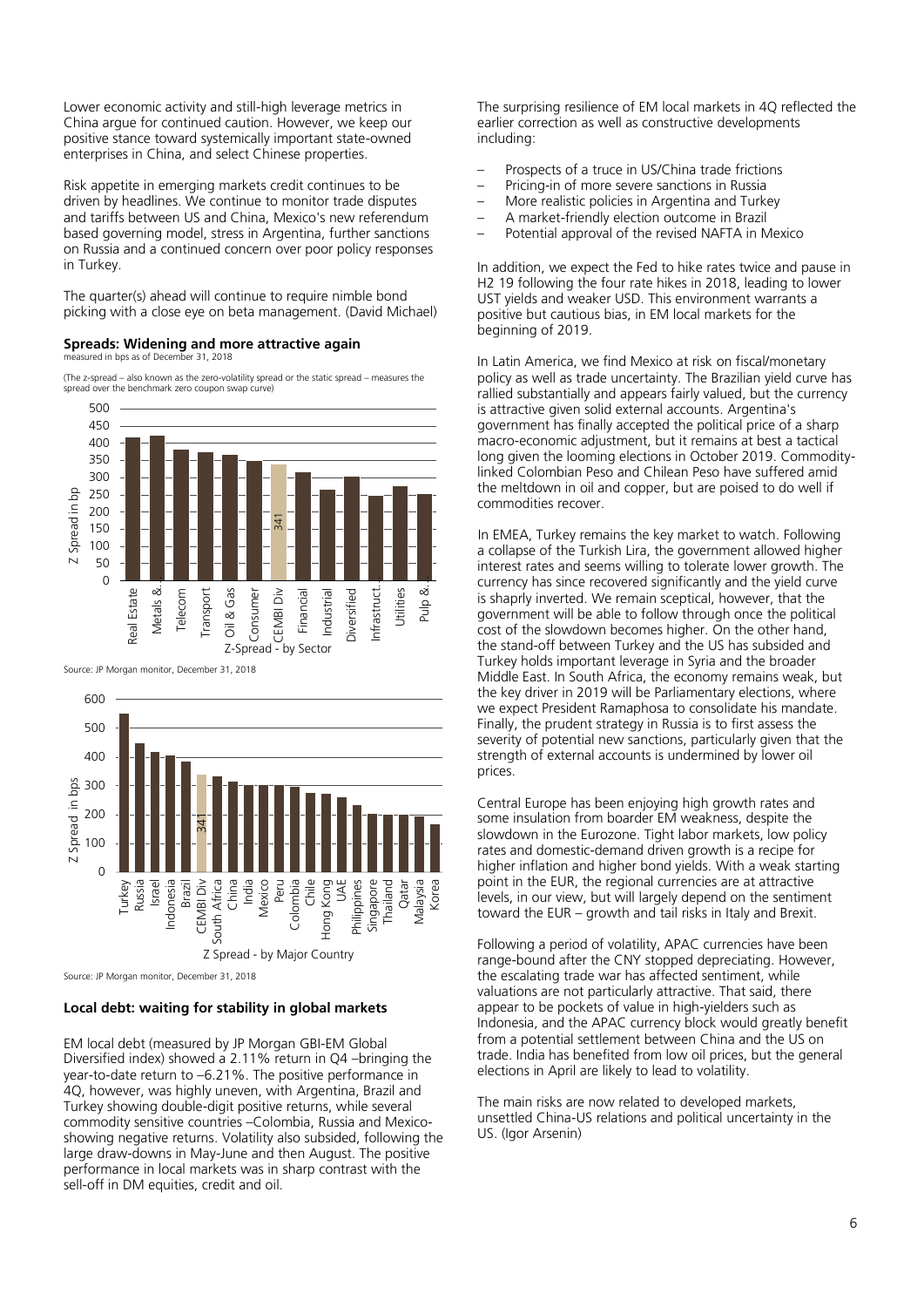# **Currency returns: more sensitive to economic and political shocks** (rebalanced to 100 as of December 31, 2017)

(The graphs below show the total return of JP Morgan GBI-EM Global Diversified and its<br>components, local debt return with FX hedged into USD and currency returns. Local debt<br>return results from yield movements and coupons





Source: JP Morgan monitor, December 31, 2018 Source: JP Morgan monitor, December 31, 2018